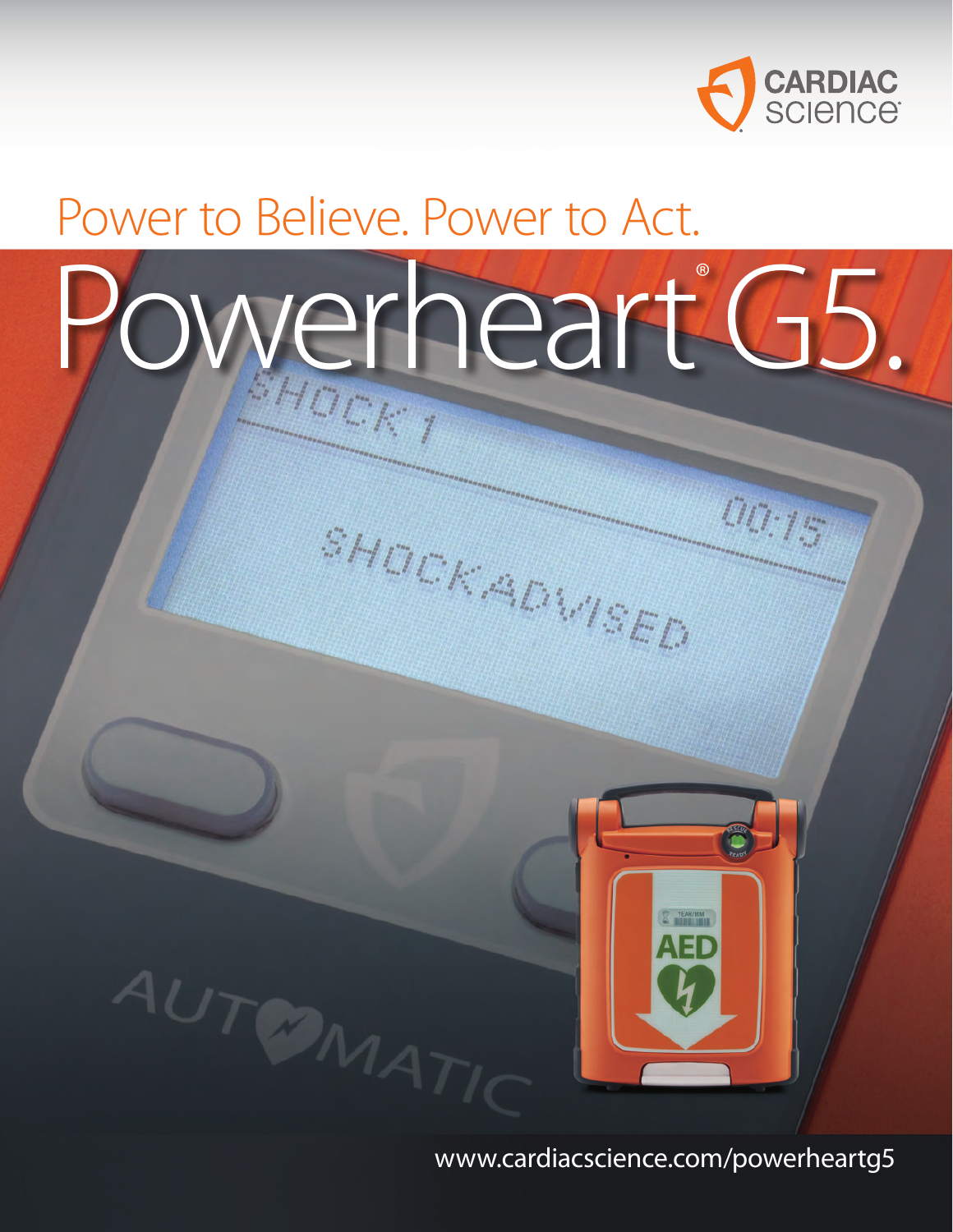## The Powerheart<sup>®</sup> G5

Whether you are an experienced rescuer or a first-time responder, the Powerheart G5 automated external defibrillator (AED) provides a powerful combination of features that help rescuers provide sudden cardiac arrest (SCA) victims with swift, effective, and life-saving therapy. The Powerheart G5 is the first FDA-approved AED to combine fully automatic shock delivery, dual-language functionality, variable escalating energy, and fast shock times to help save an SCA victim's life.

## Empowering Rescuers at Every Level<br>to Save Lives

#### **Easy without compromise**

Perform each step of the rescue with user-paced instruction from RescueCoach™ voice and text prompts. Pads can be placed on either side of a victim's chest, and the Powerheart G5 only provides an automatic shock when it is required. After the rescue, extract event data immediately from a USB port.

#### **Fluent in two languages**

Touch a button to change the voice prompts to one of the chosen languages without restarting or delaying the rescue.

#### **Configurable**

Adjust rescue prompts to match the rescuer's skill level and change shock and CPR protocols to match clinical preferences. Easily update settings if resuscitation guidelines change.

#### **Incredibly smart**

Watch as the G5 customizes the shock to deliver the appropriate energy needed to each patient. Defibrillation energy automatically escalates if additional shocks are needed with a fast shock time of 10 seconds or less. If more than one shock is required, the AED does not repeat the same effort. Rather, it increases the energy input to an appropriate higher level.

#### **Reliable and rugged**

Feel confident knowing your Powerheart G5 will be ready when called upon thanks to the highly visible Rescue Ready® indicator that communicates rescue status and confirms that the internal circuitry, medical-grade battery, and rescue pads have passed daily, weekly, and monthly self-tests. In fact, a collective 4,100 hours of Rescue Ready self-tests around the world are performed each day. The durable G5 has been tested to military standards and features an IP55 rating for protection against dust and water.

#### **Peace of mind**

Rest easy as the Powerheart G5 is built to last with an 8-year warranty, a strong indemnification policy, and a 4-year full operational performance guarantee on Intellisense® medical grade non-rechargeable batteries. Feel confident knowing your AED provider has pioneered AED technology for over 20 years and helped deploy a half-million Powerheart AEDs around the world.